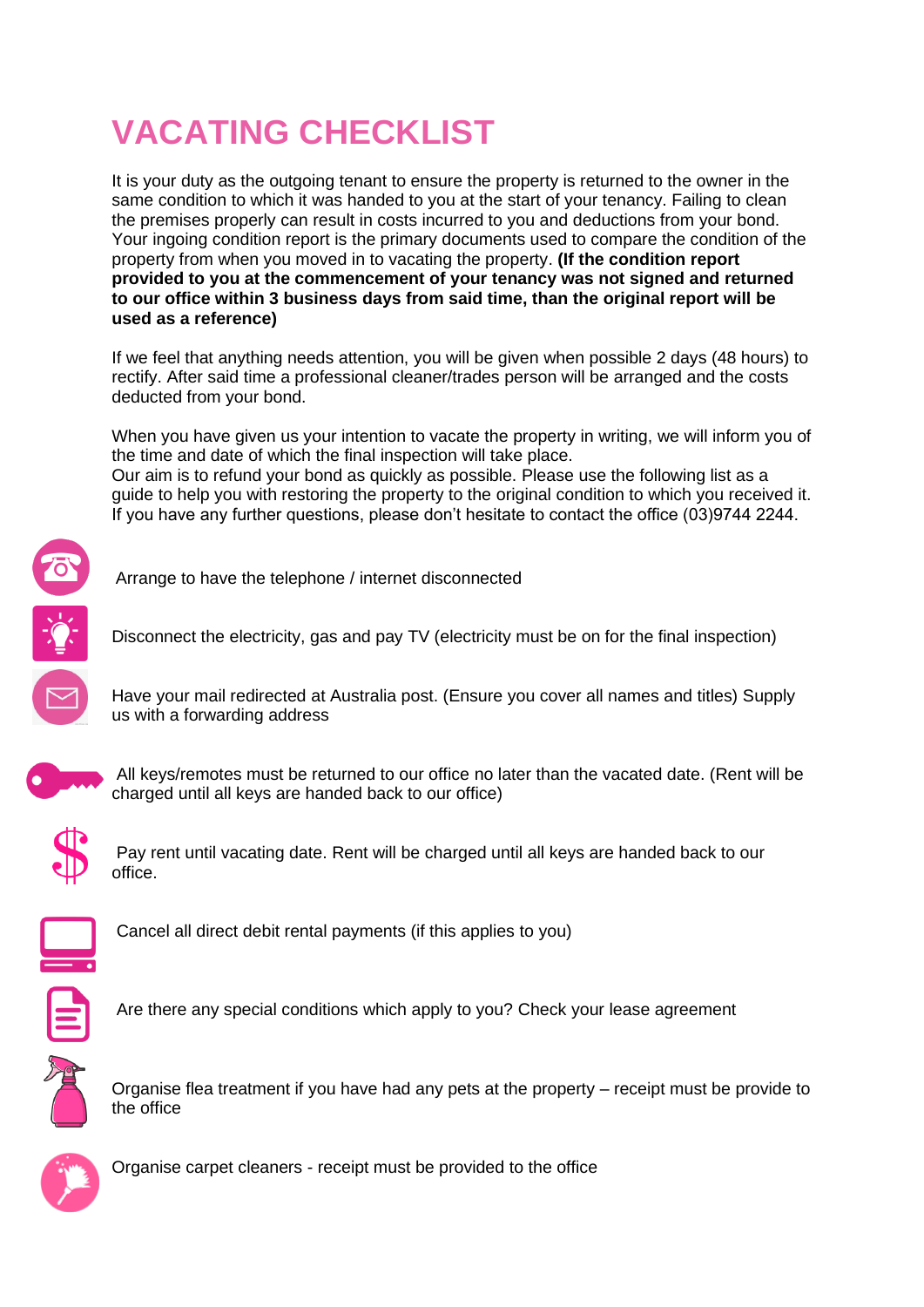## **INTERNAL**

- $\Box$  All Venetians/vertical blinds to be cleaned free of dirt and dust
- $\Box$  Curtains are to be washed/dry cleaned (advised by agent) & rehung
- $\Box$  All windows, window sills & doors are to be cleaned inside and out (where possible)
- $\Box$  All window and door flyscreens are to be cleaned
- $\Box$  Ensure all flyscreens have no hole and are not damaged
- $\Box$  Test all roller door work
- $\Box$  Carpets are to be professionally cleaned by a reputable company
- $\Box$  All non-carpeted areas are to be thoroughly vacuumed and mopped
- $\Box$  All light fittings must be working replace light blobs where necessary
- $\Box$  Light fittings are to be washed and any bugs removed
- $\Box$  Ceilings and walls are to be washed, free of cobwebs, finger prints, dirt and scuff marks
- $\Box$  Any ceiling fans are to be washed
- $\Box$  There must be no holes or extra nails in walls, doors or ceilings
- $\Box$  Skirting boards and light switches are to be free of dust and any scuff marks
- $\Box$  Light switches are to be free of any dust and finger prints. All marks are to be removed
- $\Box$  All shelving is to be wiped down and free of dust and any marks removed
- $\Box$  All air conditioning units are to be wiped down and filters washed, dried and replaced.
- $\Box$  All wardrobe tracks are clean and rollers are working

*Any damage done by the tenant must be repaired at the tenant's expense. This must be done in a professional manner. Licensed tradesmen are recommended on the last page.*

### **KITCHEN**

 $\Box$  Bench tops are to be cleaned with the appropriate cleaner – No residue left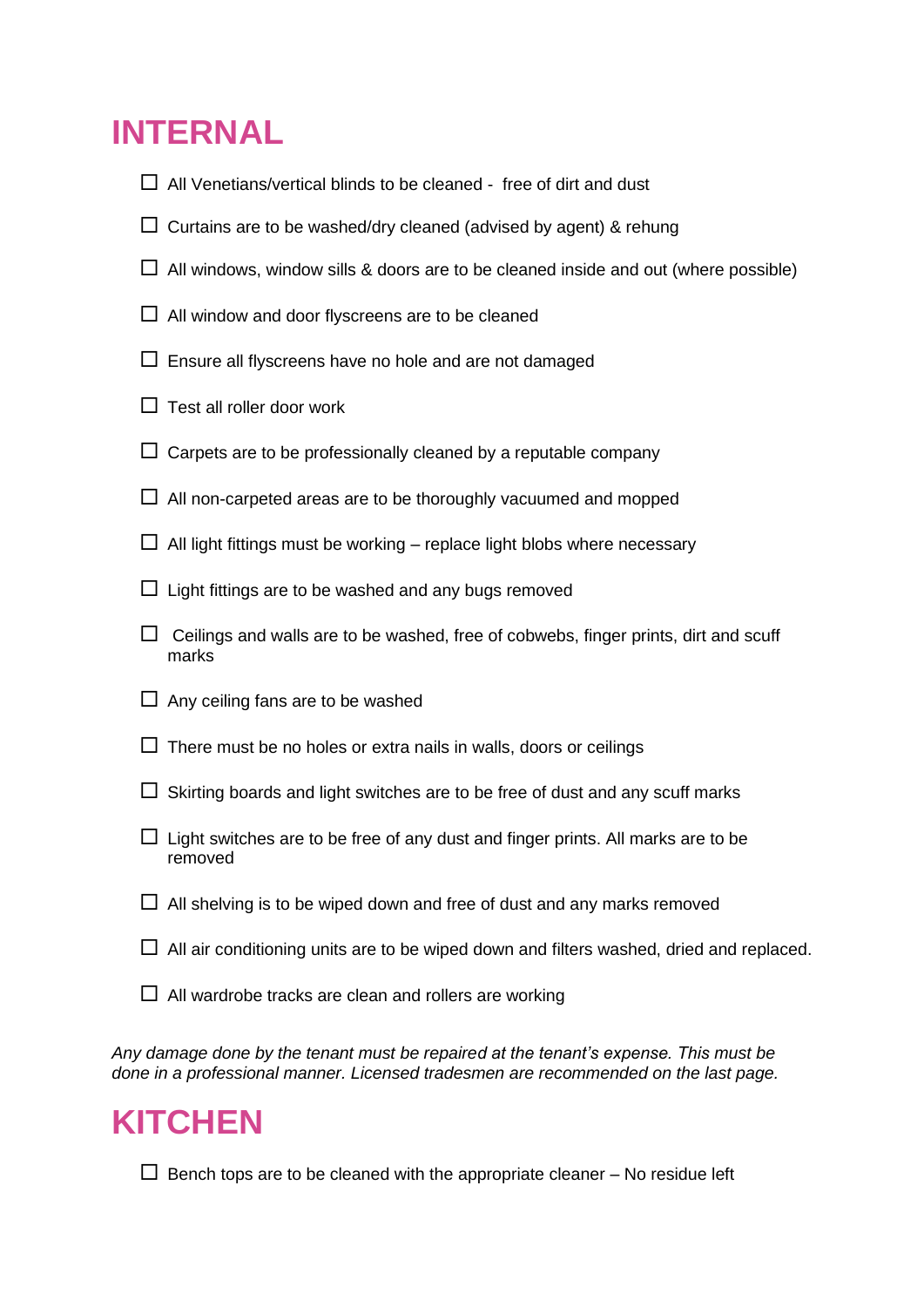$\Box$  Stove top is to be cleaned including all rims, knobs and drip trays

- $\square$  Inside and outside of oven and stove are to be free from any grease/grim.
- $\Box$  All cupboards and draws are to be cleaned with disinfectant both inside and out. Including handles and tracks.
- $\Box$  Range hood and exhaust fan including any filters are to be cleaned and free of any grim, fat, dirt and dust. Fan and exhaust fan must be in working order
- $\square$  Dishwasher is to be cleaned with a dishwasher cleaner. No food particles are to be in the filter or along the seal. Filters are to be cleaned
- $\Box$  The ceiling is to be cleaned, no marks for fat, smoke or cooking stains
- $\Box$  Floors are to be vacuumed and mopped with disinfectant

## **BATHROOM**

- $\Box$  All soap residue and mould is to be cleaned from tiles, grouting, ceiling and walls
- $\Box$  Shower and bath are to be free of mould and soap residue including glass, doors and tracks
- $\Box$  Vanity, basin and cupboards are to be cleaned thoroughly. It must be free of all dirt,  $arim.$  hair and make – up
- $\Box$  Toilets are to be cleaned inside and out with disinfectant and bleached. (this includes the bottom of the bowl, behind pipes and under the seat)
- $\Box$  Exhaust fans are to be removed, washed and replaced. Must be free of all dust
- $\Box$  Mirrors are to be cleaned with glass cleaner and free of any streaks
- $\Box$  Shower head and all taps are to be cleaned and free of any soap scum
- $\Box$  Towel racks are to be cleaned and properly secured to the wall

#### **EXTERNAL**

- $\Box$  Remove all oil marks from driveways, garage floors and paths
- $\Box$  Paths are to be swept and free of any debris